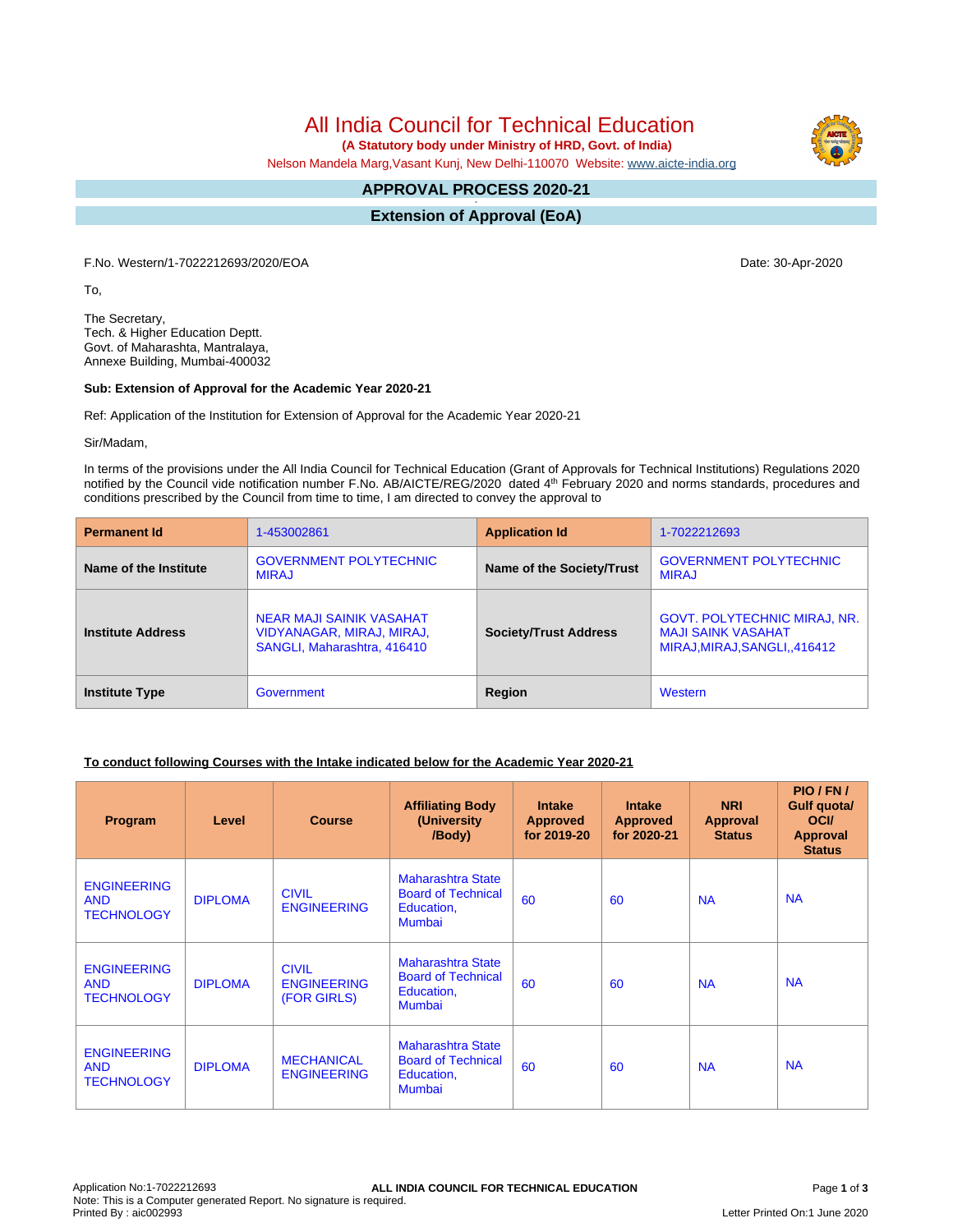| <b>ENGINEERING</b><br><b>AND</b><br><b>TECHNOLOGY</b> | <b>DIPLOMA</b> | <b>MECHANICAL</b><br><b>ENGINEERING</b><br>(FOR GIRLS) | <b>Maharashtra State</b><br><b>Board of Technical</b><br>Education,<br><b>Mumbai</b> | 60 | 60 | <b>NA</b> | <b>NA</b> |
|-------------------------------------------------------|----------------|--------------------------------------------------------|--------------------------------------------------------------------------------------|----|----|-----------|-----------|
| <b>ENGINEERING</b><br><b>AND</b><br><b>TECHNOLOGY</b> | <b>DIPLOMA</b> | <b>COMPUTER</b><br><b>ENGINEERING</b>                  | <b>Maharashtra State</b><br><b>Board of Technical</b><br>Education,<br><b>Mumbai</b> | 60 | 60 | <b>NA</b> | <b>NA</b> |
| <b>ENGINEERING</b><br><b>AND</b><br><b>TECHNOLOGY</b> | <b>DIPLOMA</b> | <b>PLASTIC</b><br><b>ENGINEERING</b>                   | <b>Maharashtra State</b><br><b>Board of Technical</b><br>Education,<br>Mumbai        | 40 | 40 | <b>NA</b> | <b>NA</b> |
| <b>ENGINEERING</b><br><b>AND</b><br><b>TECHNOLOGY</b> | <b>DIPLOMA</b> | <b>MEDICAL</b><br><b>ELECTRONICS</b>                   | <b>Maharashtra State</b><br><b>Board of Technical</b><br>Education,<br><b>Mumbai</b> | 60 | 30 | <b>NA</b> | <b>NA</b> |

### **It is mandatory to comply with all the essential requirements as given in APH 2020-21 (Appendix 6)**

The Institution/ University is having the following deficiencies as per the online application submitted to AICTE and the same shall be complied within Two year from the date of issue of this EoA

| Deficiencies Noted based on Self Disclosure |     |  |  |  |
|---------------------------------------------|-----|--|--|--|
| <b>Particulars</b><br><b>Deficiency</b>     |     |  |  |  |
| 1. Faculty Deficiency                       | Yes |  |  |  |

**\***Please refer Deficiency Report for details

# **Important Instructions**

- 1. The State Government/ UT/ Directorate of Technical Education/ Directorate of Medical Education shall ensure that 10% of reservation for Economically Weaker Section (EWS) as per the reservation policy for admission, operational from the Academic year 2020-21 is implemented without affecting the reservation percentages of SC/ ST/ OBC/ General. However, this would not be applicable in the case of Minority Institutions referred to the Clause (1) of Article 30 of Constitution of India. Such Institution shall be permitted to increase in annual permitted strength over a maximum period of two years beginning with the Academic Year 2020-21
- 2. The Institution offering courses earlier in the Regular Shift, First Shift, Second Shift/Part Time now amalgamated as total intake shall have to fulfil all facilities such as Infrastructure, Faculty and other requirements as per the norms specified in the Approval Process Handbook 2020-21 for the Total Approved Intake. Further, the Institutions Deemed to be Universities/ Institutions having Accreditation/ Autonomy status shall have to maintain the Faculty: Student ratio as specified in the Approval Process Handbook. All such Institutions/ Universities shall have to create the necessary Faculty, Infrastructure and other facilities WITHIN 2 YEARS to fulfil the norms based on the Affidavit submitted to AICTE.
- 3. In case of any differences in content in this Computer generated Extension of Approval Letter, the content/information as approved by the Executive Council / General Council as available on the record of AICTE shall be final and binding.
- 4. Strict compliance of Anti-Ragging Regulation: Approval is subject to strict compliance of provisions made in AICTE Regulation notified vide F. No. 373/Legal/AICTE/2009 dated July 1, 2009 for Prevention and Prohibition of Ragging in Technical Institutions. In case Institution fails to take adequate steps to Prevent Ragging or fails to act in accordance with AICTE Regulation or fails to punish perpetrators or incidents of Ragging, it will be liable to take any action as defined under clause 9(4) of the said Regulation.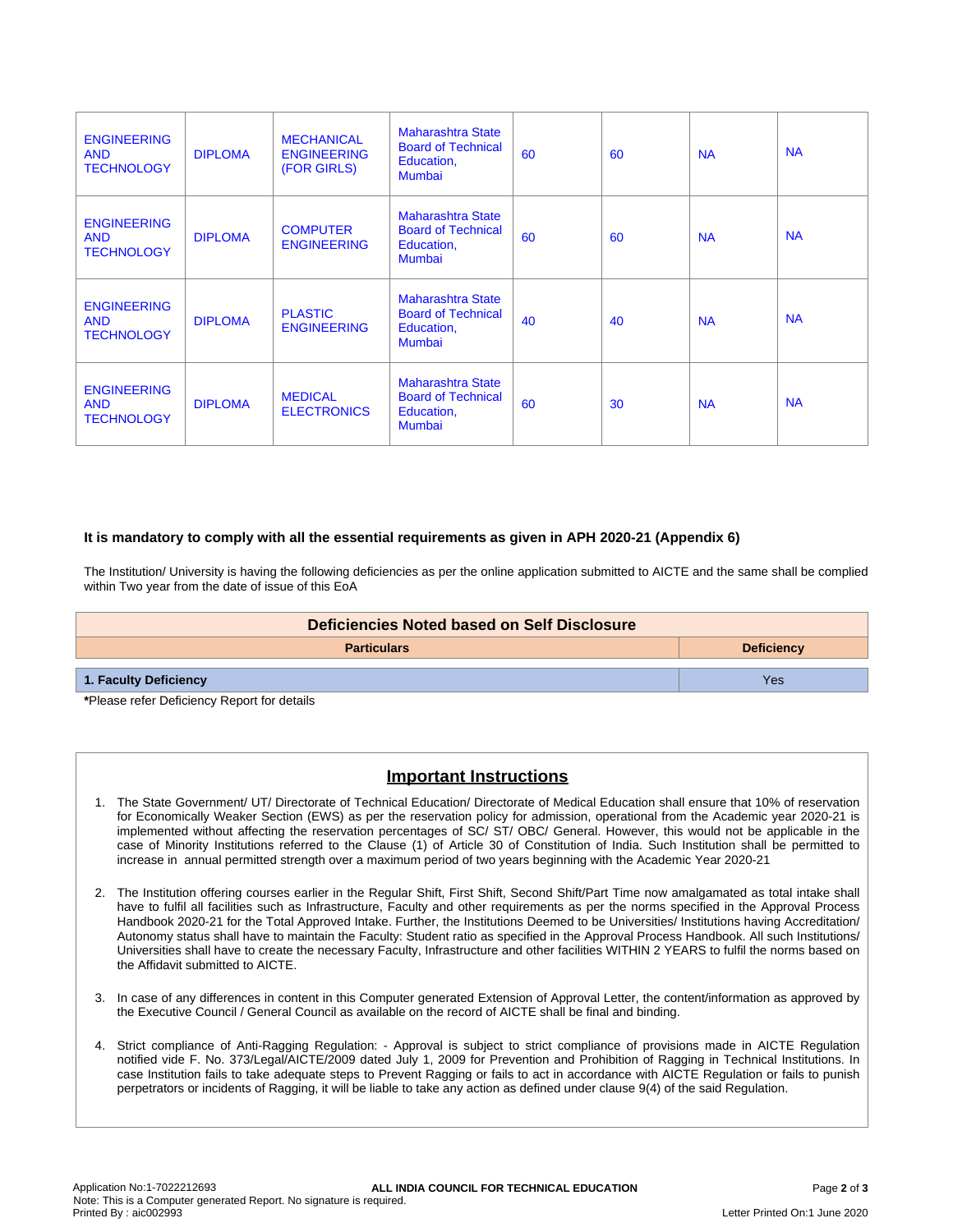**Prof.Rajive Kumar Member Secretary, AICTE**

Copy to:

- **1. The Director Of Technical Education\*\*, Maharashtra**
- **2. The Principal / Director,** GOVERNMENT POLYTECHNIC MIRAJ Near Maji Sainik Vasahat Vidyanagar, Miraj, Miraj,Sangli, Maharashtra,416410
- **3. The Secretary / Chairman,** GOVT. POLYTECHNIC MIRAJ, NR. MAJI SAINK VASAHAT MIRAJ MIRAJ,SANGLI ,416412
- **4. The Regional Officer,** All India Council for Technical Education Industrial Assurance Building 2nd Floor, Nariman Road Mumbai - 400 020, Maharashtra

### **5. Guard File(AICTE)**

Note: Validity of the Course details may be verified at <http://www.aicte-india.org/>

\*\* Individual Approval letter copy will not be communicated through Post/Email. However, consolidated list of Approved Institutions(bulk) will be shared through official Email Address to the concerned Authorities mentioned above.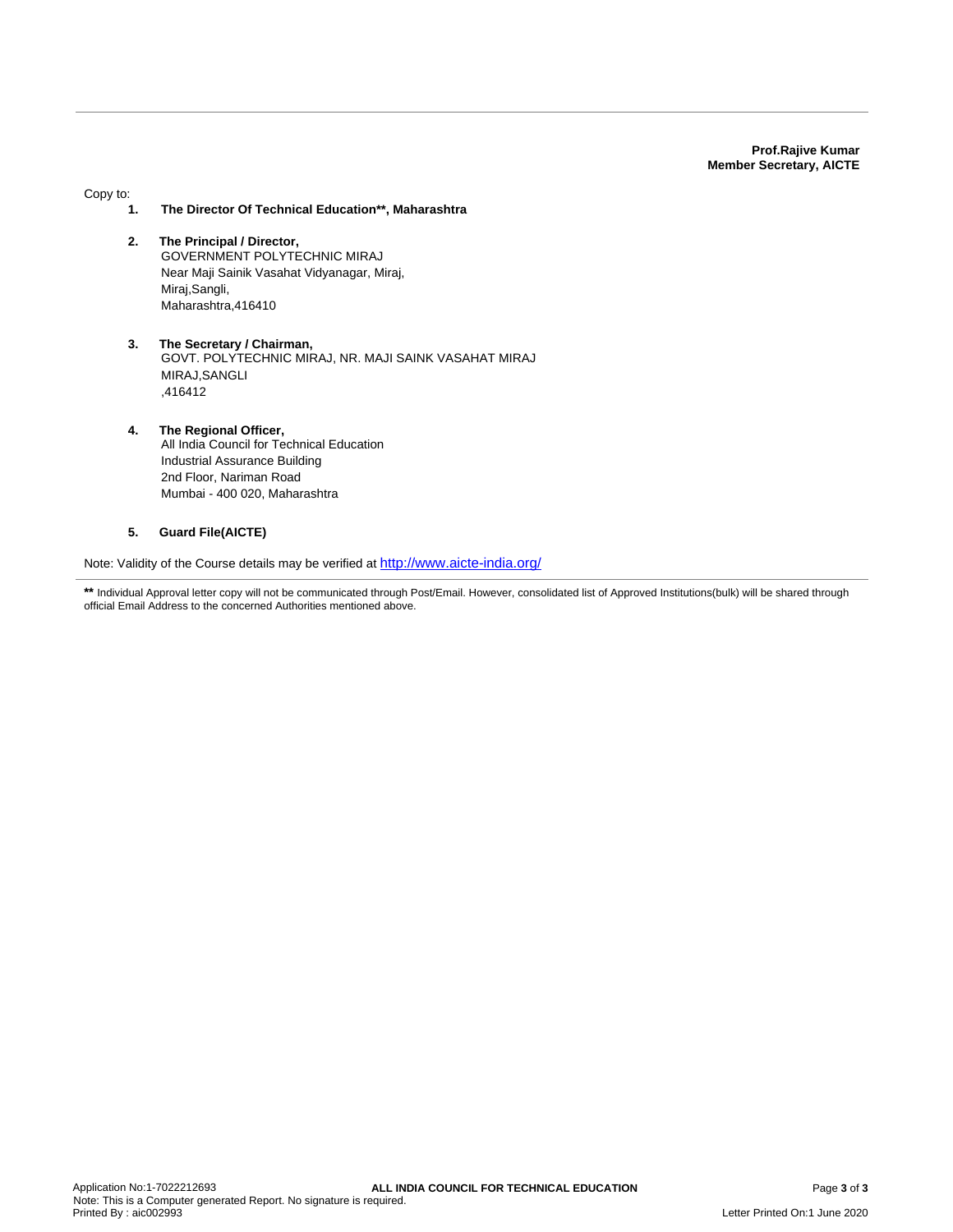All India Council for Technical Education

 **(A Statutory body under Ministry of HRD, Govt. of India)**

Nelson Mandela Marg,Vasant Kunj, New Delhi-110070 Website: [www.aicte-india.org](http://www.aicte-india.org)

# **APPROVAL PROCESS 2019-20**

**Extension of Approval (EoA)**

F.No. Western/1-4259392290/2019/EOA Date: 29-Apr-2019

To,

The Secretary, Tech. & Higher Education Deptt. Govt. of Maharashta, Mantralaya, Annexe Building, Mumbai-400032

### **Sub: Extension of Approval for the Academic Year 2019-20**

Ref: Application of the Institution for Extension of approval for the Academic Year 2019-20

Sir/Madam,

In terms of the provisions under the All India Council for Technical Education (Grant of Approvals for Technical Institutions) Regulations 2018 notified by the Council vide notification number F.No.AB/AICTE/REG/2018 dated 31/12/2018 and norms standards, procedures and conditions prescribed by the Council from time to time, I am directed to convey the approval to

| <b>Permanent Id</b>      | 1-453002861                                                                          | <b>Application Id</b>        | 1-4259392290                                                                                                     |
|--------------------------|--------------------------------------------------------------------------------------|------------------------------|------------------------------------------------------------------------------------------------------------------|
| Name of the Institute    | <b>GOVERNMENT POLYTECHNIC</b><br><b>MIRAJ</b>                                        | Name of the Society/Trust    | <b>GOVERNMENT POLYTECHNIC</b><br><b>MIRAJ</b>                                                                    |
| <b>Institute Address</b> | NEAR MAJI SAINIK VASAHAT<br>VIDYANAGAR, MIRAJ, MIRAJ,<br>SANGLI, Maharashtra, 416410 | <b>Society/Trust Address</b> | <b>GOVT. POLYTECHNIC MIRAJ, NR.</b><br><b>MAJI SAINK VASAHAT</b><br>MIRAJ, MIRAJ, SANGLI, Maharashtra,<br>416412 |
| <b>Institute Type</b>    | Government                                                                           | Region                       | Western                                                                                                          |

| <b>Opted for Change from</b>       | <b>No</b> | <b>Change from Women to Co-Ed</b>     | <b>NA</b> |
|------------------------------------|-----------|---------------------------------------|-----------|
| Women to Co-Ed and vice            |           | and vice versa Approved or            |           |
| versa                              |           | <b>Not</b>                            |           |
| <b>Opted for Change of Name</b>    | <b>No</b> | <b>Change of Name Approved or</b>     | <b>NA</b> |
|                                    |           | <b>Not</b>                            |           |
| <b>Opted for Change of</b>         | <b>No</b> | <b>Change of Site/Location</b>        | <b>NA</b> |
| Site/Location                      |           | <b>Approved or Not</b>                |           |
| <b>Opted for Conversion from</b>   | <b>No</b> | <b>Conversion for Degree to</b>       | <b>NA</b> |
| Degree to Diploma or vice          |           | Diploma or vice versa                 |           |
| versa                              |           | <b>Approved or Not</b>                |           |
| <b>Opted for Organization Name</b> | <b>No</b> | <b>Change of Organization Name</b>    | <b>NA</b> |
| Change                             |           | <b>Approved or Not</b>                |           |
| Opted for Merger of                | <b>No</b> | <b>Merger of Institution Approved</b> | <b>NA</b> |
| <b>Institution</b>                 |           | or Not                                |           |
| Opted for Introduction of          | <b>No</b> | <b>Introduction of Program/Level</b>  | <b>NA</b> |
| <b>New Program/Level</b>           |           | <b>Approved or Not</b>                |           |

**To conduct following Courses with the Intake indicated below for the Academic Year 2019-20**

| Program                                               | <b>Shift</b> | Level          | Course                             | ۰<br><b>FT/PT</b> | Body<br>⋦<br>Affiliating<br>(Univ/Bod <sub>)</sub>               | <b>b</b><br>yed<br>Appro<br>◓<br>Intake<br>2019-2 | ह<br>ē<br>Appr<br>ಀ಼<br>NRI<br>Stat | <b>Status</b><br>₹<br>Ō<br>ੋ<br>œ<br>O<br>z<br>ш<br>quota/<br>Approv<br><b>PIO</b> |
|-------------------------------------------------------|--------------|----------------|------------------------------------|-------------------|------------------------------------------------------------------|---------------------------------------------------|-------------------------------------|------------------------------------------------------------------------------------|
| <b>ENGINEERING</b><br><b>AND</b><br><b>TECHNOLOGY</b> | 1st          | <b>DIPLOMA</b> | <b>CIVIL</b><br><b>ENGINEERING</b> | FT.               | Maharashtra State Board of<br><b>Technical Education, Mumbai</b> | 60                                                | <b>NA</b>                           | <b>NA</b>                                                                          |
| <b>ENGINEERING</b><br><b>AND</b>                      | 1st          | <b>DIPLOMA</b> | <b>CIVIL</b>                       | FT.               | Maharashtra State Board of<br><b>Technical Education, Mumbai</b> | 60                                                | <b>NA</b>                           | <b>NA</b>                                                                          |

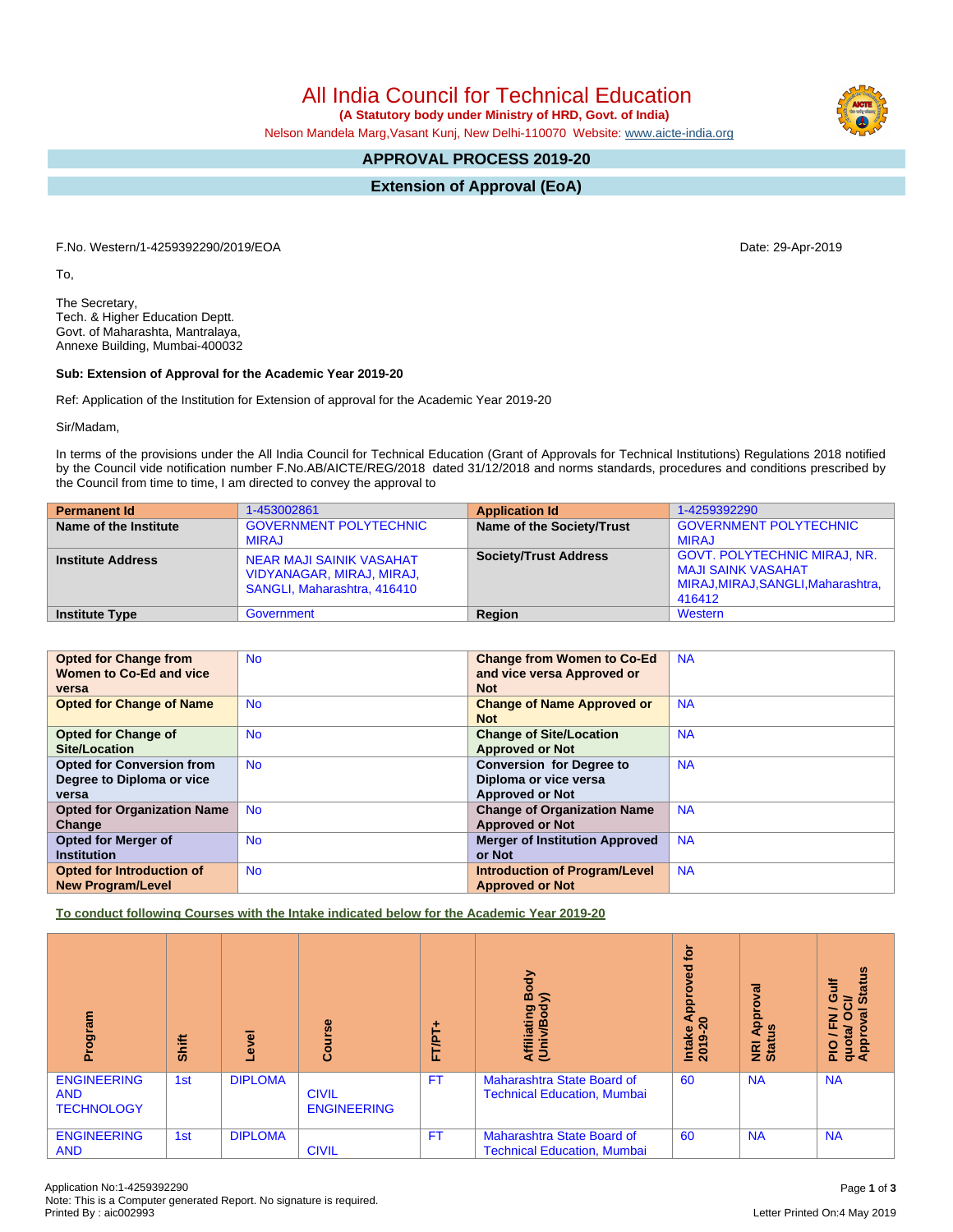| <b>TECHNOLOGY</b>                                     |     |                | <b>ENGINEERING</b><br>(FOR GIRLS)                      |           |                                                                  |    |           |           |
|-------------------------------------------------------|-----|----------------|--------------------------------------------------------|-----------|------------------------------------------------------------------|----|-----------|-----------|
| <b>ENGINEERING</b><br><b>AND</b><br><b>TECHNOLOGY</b> | 1st | <b>DIPLOMA</b> | <b>MECHANICAL</b><br><b>ENGINEERING</b>                | <b>FT</b> | Maharashtra State Board of<br><b>Technical Education, Mumbai</b> | 60 | <b>NA</b> | <b>NA</b> |
| <b>ENGINEERING</b><br><b>AND</b><br><b>TECHNOLOGY</b> | 1st | <b>DIPLOMA</b> | <b>MECHANICAL</b><br><b>ENGINEERING</b><br>(FOR GIRLS) | <b>FT</b> | Maharashtra State Board of<br><b>Technical Education, Mumbai</b> | 60 | <b>NA</b> | <b>NA</b> |
| <b>ENGINEERING</b><br><b>AND</b><br><b>TECHNOLOGY</b> | 1st | <b>DIPLOMA</b> | <b>COMPUTER</b><br><b>ENGINEERING</b>                  | <b>FT</b> | Maharashtra State Board of<br><b>Technical Education, Mumbai</b> | 60 | <b>NA</b> | <b>NA</b> |
| <b>ENGINEERING</b><br><b>AND</b><br><b>TECHNOLOGY</b> | 1st | <b>DIPLOMA</b> | <b>PLASTIC</b><br><b>ENGINEERING</b>                   | <b>FT</b> | Maharashtra State Board of<br><b>Technical Education, Mumbai</b> | 40 | <b>NA</b> | <b>NA</b> |
| <b>ENGINEERING</b><br><b>AND</b><br><b>TECHNOLOGY</b> | 1st | <b>DIPLOMA</b> | <b>MEDICAL</b><br><b>ELECTRONICS</b>                   | <b>FT</b> | Maharashtra State Board of<br><b>Technical Education, Mumbai</b> | 60 | <b>NA</b> | <b>NA</b> |

+FT –Full Time,PT-Part Time

# Punitive Action against the Institute

### **Course(s) Applied for Closure by the Institute for the Academic Year 2019-20**

| Program                                               | <b>Shift</b>    | Level          | <b>Course</b>                           | $FT/PT+$  | <b>Affiliating Body (Univ/Body)</b>                                 | <b>Course Closure</b><br><b>Status</b> |
|-------------------------------------------------------|-----------------|----------------|-----------------------------------------|-----------|---------------------------------------------------------------------|----------------------------------------|
| <b>ENGINEERING</b><br><b>AND</b><br><b>TECHNOLOGY</b> | 2 <sub>nd</sub> | <b>DIPLOMA</b> | <b>CIVIL ENGINEERING</b>                | <b>FT</b> | Maharashtra State Board<br>of Technical Education,<br>Mumbai        | Approved                               |
| <b>ENGINEERING</b><br><b>AND</b><br><b>TECHNOLOGY</b> | 2nd             | <b>DIPLOMA</b> | <b>MECHANICAL</b><br><b>ENGINEERING</b> | <b>FT</b> | Maharashtra State Board<br>of Technical Education,<br><b>Mumbai</b> | Approved                               |
| <b>ENGINEERING</b><br><b>AND</b><br><b>TECHNOLOGY</b> | 2 <sub>nd</sub> | <b>DIPLOMA</b> | <b>COMPUTER</b><br><b>ENGINEERING</b>   | <b>FT</b> | Maharashtra State Board<br>of Technical Education,<br><b>Mumbai</b> | Approved                               |
| <b>ENGINEERING</b><br><b>AND</b><br><b>TECHNOLOGY</b> | 2 <sub>nd</sub> | <b>DIPLOMA</b> | <b>PLASTIC</b><br><b>TECHNOLOGY</b>     | <b>FT</b> | Maharashtra State Board<br>of Technical Education,<br><b>Mumbai</b> | Approved                               |
| <b>ENGINEERING</b><br><b>AND</b><br><b>TECHNOLOGY</b> | 2nd             | <b>DIPLOMA</b> | <b>MEDICAL</b><br><b>ELECTRONICS</b>    | <b>FT</b> | Maharashtra State Board<br>of Technical Education,<br>Mumbai        | Approved                               |

+FT-Full Time,PT-Part Time

| Deficiencies Noted based on Self Disclosure                                                                                                                                                                                          |                   |
|--------------------------------------------------------------------------------------------------------------------------------------------------------------------------------------------------------------------------------------|-------------------|
| <b>Particulars</b>                                                                                                                                                                                                                   | <b>Deficiency</b> |
| <b>Other Facilities Deficiency</b>                                                                                                                                                                                                   |                   |
| Provision to watch MOOCS courses-Swayam                                                                                                                                                                                              | Yes               |
| Food Safety and Standards                                                                                                                                                                                                            | Yes               |
| Applied membership-National Digital Library                                                                                                                                                                                          | Yes               |
| <b>Faculty Deficiency</b>                                                                                                                                                                                                            | Yes               |
|                                                                                                                                                                                                                                      |                   |
| <b>ADILIAN AREA DIRECTOR DE LA CARDINALISTA DE LA CARDINALISTA DE LA CARDINALISTA DE LA CARDINALISTA DE LA CARDINALISTA DE LA CARDINALISTA DE LA CARDINALISTA DE LA CARDINALISTA DE LA CARDINALISTA DE LA CARDINALISTA DE LA CAR</b> |                   |

**\***Please refer Deficiency Report for details

**GOVERNMENT POLYTECHNIC MIRAJ** is hereby informed to submit the compliance of the deficiencies mentioned above to the Regional Office within a period of **6 months** from the date of issuance of this letter failing which the council shall initiate strict action as defined in Approval Process Handbook 2019-20 during the subsequent Academic Year.